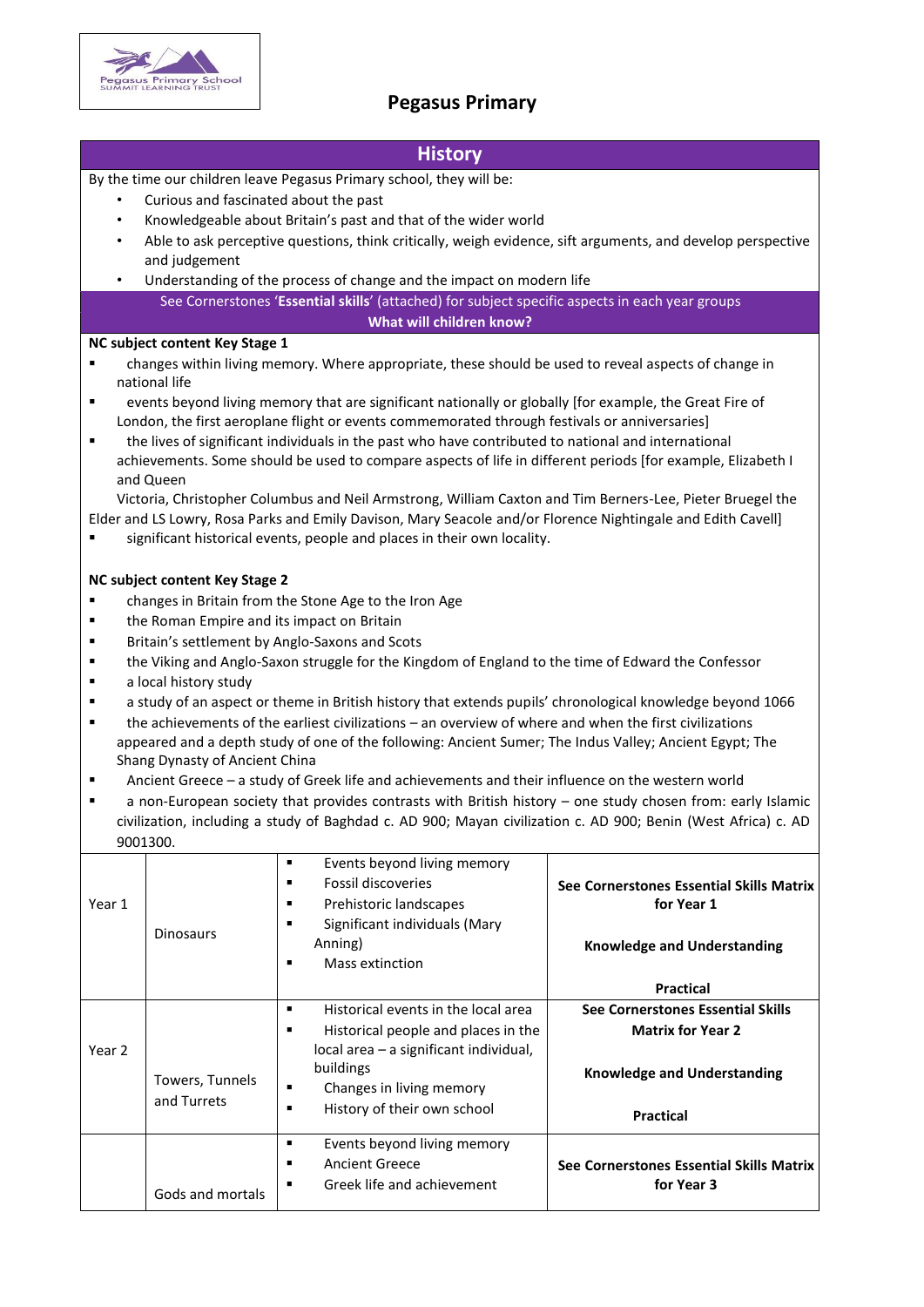| Year 3 |                     | Influence on the Western World                         |                                                        |
|--------|---------------------|--------------------------------------------------------|--------------------------------------------------------|
|        |                     |                                                        | <b>Knowledge and Understanding</b>                     |
|        |                     |                                                        |                                                        |
|        |                     |                                                        | <b>Practical</b>                                       |
|        |                     | Events beyond living memory<br>٠                       |                                                        |
|        |                     | Prehistoric Britain from the Stone<br>$\blacksquare$   |                                                        |
|        | <b>Tribal Tales</b> | Age to the Iron Age                                    |                                                        |
|        |                     | Stone Age, Iron Age, Bronze Age -                      |                                                        |
|        |                     | everyday life, settlements, tools,<br>burials, farming |                                                        |
|        |                     | Wealth and trade<br>п                                  |                                                        |
|        |                     | ٠                                                      | See Cornerstones Essential Skills Matrix               |
|        |                     | Events beyond living memory                            | for Year 4                                             |
|        |                     | The Roman Empire and its impact<br>п                   |                                                        |
|        |                     | on Britain                                             |                                                        |
| Year 4 | I am warrior        | Significant events and significant<br>٠                | <b>Knowledge and Understanding</b>                     |
|        |                     | individuals (e.g. Boudicca)<br>٠                       |                                                        |
|        |                     | Gladiators, food, settlements                          | Practical                                              |
|        |                     | Events beyond living memory<br>$\blacksquare$          |                                                        |
|        | Traders and         | Anglo Saxons and Vikings -<br>Е                        |                                                        |
|        | raiders             | invasion, settlements, art and culture                 |                                                        |
|        |                     | Significant individuals<br>٠                           |                                                        |
|        |                     | Achievement of the Ancient<br>٠                        | See Cornerstones Essential Skills Matrix               |
|        |                     | Egyptians                                              | for Year 5                                             |
|        |                     | Egyptian hierarchy<br>٠                                |                                                        |
| Year 5 | Pharaohs            | Significant individuals, e.g.<br>п                     | <b>Knowledge and Understanding</b>                     |
|        |                     | Tutankhamen                                            |                                                        |
|        |                     | Life and culture<br>٠                                  | Practical                                              |
|        |                     | 14 Century England<br>٠                                |                                                        |
|        |                     | Spread of disease, e.g. Black<br>٠                     |                                                        |
|        | Peasant, princes,   | Death, the plague<br>٠                                 |                                                        |
|        | and pestilence      | British hierarchy<br>٠                                 |                                                        |
|        |                     | A knights role<br>The Tudors<br>$\blacksquare$         |                                                        |
|        | Off with her head   | ٠                                                      |                                                        |
|        |                     | Key events, e.g. Battle of                             |                                                        |
|        |                     | Bosworth                                               |                                                        |
|        |                     | Significant individuals, e.g. Henry<br>٠               |                                                        |
|        |                     | VIII                                                   |                                                        |
|        |                     | Life and culture in Tudor times<br>п                   |                                                        |
|        | Revolution          | Victorians<br>٠<br>Industrial revolution<br>٠          |                                                        |
|        |                     | Victorian childhood and family life<br>٠               | See Cornerstones Essential Skills Matrix<br>for Year 6 |
|        |                     |                                                        |                                                        |
| Year 6 | Child's war         | World War II<br>$\blacksquare$                         |                                                        |
|        |                     | Why the war started $-$ key events<br>$\blacksquare$   | <b>Knowledge and Understanding</b>                     |
|        |                     | Life during the war for Jewish<br>٠                    |                                                        |
|        |                     | and British children .<br>The Blitz                    | <b>Practical</b>                                       |
|        | Hola Mexico         | Mayan civilization c. AD 900<br>п                      |                                                        |
|        |                     | Mayon culture<br>٠                                     |                                                        |
|        |                     | Settlements, religion, culture<br>Е                    |                                                        |
|        |                     |                                                        |                                                        |

### **Additional information**

 What is the purpose of the **essential skills matrix** and the **identified knowledge** within each ILP? Both documents break down learning by year group or phase. Together they state what pupils are expected to know and be able to do at each stage of their education